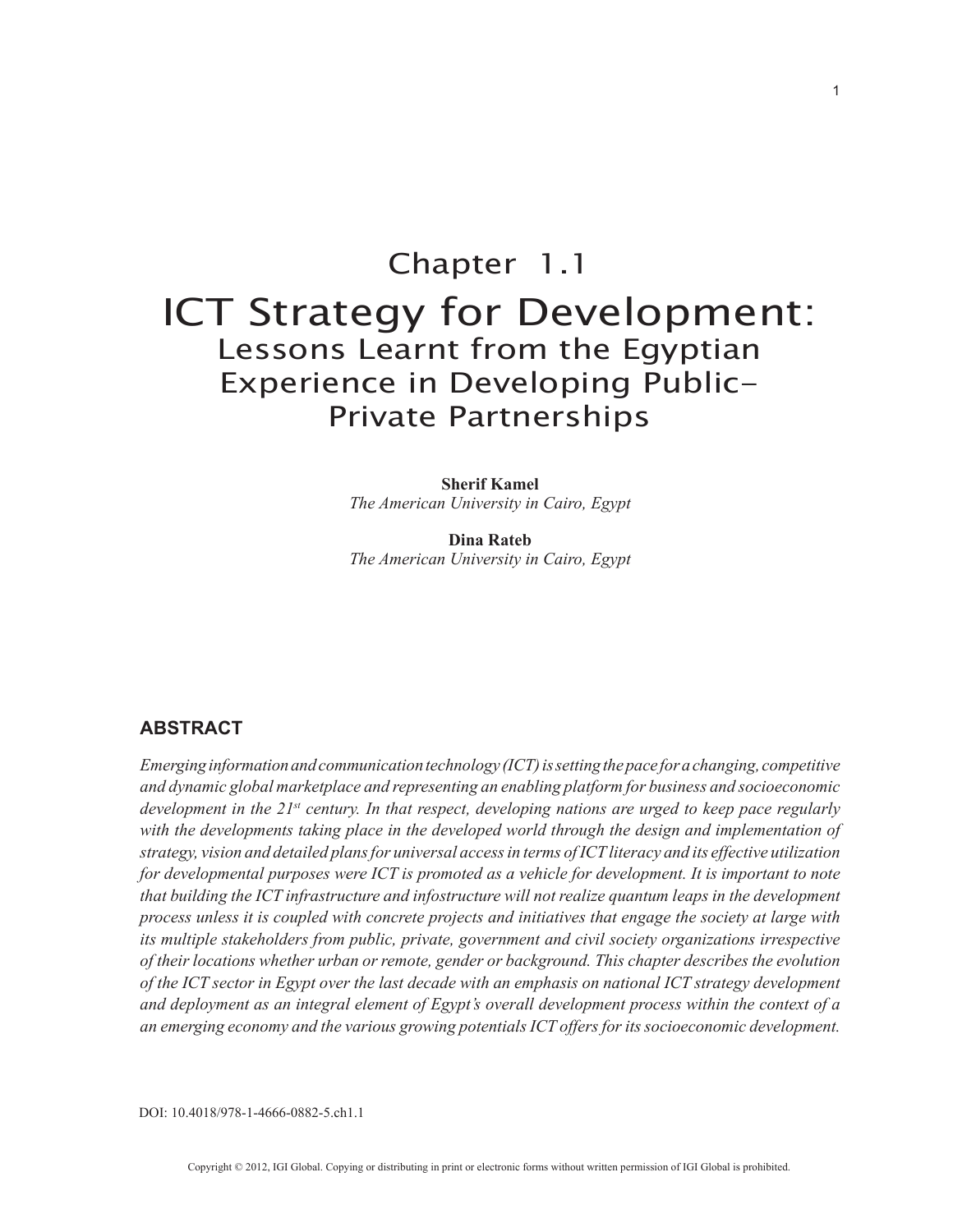## **OVERVIEW**

Developing nations when addressing their future development plans, they need to develop a formula that integrates the changes and developments that are taking place globally and adapt a methodology that addresses their local changing needs while optimally allocating their limited resources to serve their business and socioeconomic development requirements. Moreover, in the case of policymakers, promoting ICT for development has taken center stage due to its impact on development and on democracy across different sectors with implications on governance, better management and transparency (Frasheri, 2002). Within the context of information and communication technology (ICT) deployment in developing nations, it is worth noting that in the 1960s and 1970s the focus was more directed to the role played by the state. During the 1980s and 1990s, the attention was shifted to the role played by the private sector and ICT multinationals. In the early years of the 21st century, the attention was shifted to the role of non-governmental organizations (NGOs) and their vital involvement in diffusing ICT among different communities at urban and rural levels and especially underprivileged groups. The role of the civil society was also coupled with the growing attention being directed to corporate social responsibility (CSR) and the role of the community at large to integrate socially with the underprivileged segments in the community. Developing nations should focus on various socioeconomic needs of the society and to the benefits that could be realized from the amalgamation of the experiences and resources of the state (government), private sector, public sector and the civil society through models of partnership and collaboration such as public-private partnership (PPP). For example, in the case of Malta through their "*thesmartisland*" national ICT strategy intends by deploying a multi stakeholders approach to improve social inequality, disadvantages and disabilities while improving the quality of life of the citizens. The objective is to contribute to the long-term national development plans by capitalizing on the opportunities enabled through ICT, which led to allocate investment and ICT under the same cabinet office. A different approach deployed by Liberia looks at competition, investment, innovation and ICT as part of an overall integrated solution that needs to be formulated for ICT to have an effective impact on business and socioeconomic development and growth (Kamel, 2009).

ICT innovations are increasingly having important implications on business and socioeconomic development due to its role in introducing and diffusing the concepts of knowledge sharing, community development and equality. However, it is important to note that having the ICT infrastructure alone is not enough to solve all developmental problems; ICT should be looked at as a catalyst, a platform for development that needs the environmental and logistical setting to help the developmental process (Harris 1998; Kransberg 1991). The implications of ICT for development could be felt at the individual, organizational and societal levels. ICT advances have always changed the way human interact. While the basic needs of humankind have long been food, clothing and shelter, the time has come to add information to such invaluable list. The implications on developing nations could be remarkably effective if these technology innovations are properly introduced and managed in a world increasingly affected by access to timely, effective and accurate information. However, if the implementation process is not well supported and controlled, the result could be an increasing digital divide between developed and developing nations. It is important to avoid the fact that ICT could be marginalized in the development process. There is an urgent need to show that ICT generates the wealth of the enterprise, which in turn pays for socioeconomic development at large. Moreover, it is ICT that is delivering the productivity gains that enable lives of material comfort for many around the world that would have been unthinkable only two centuries ago (Heeks, 2005).